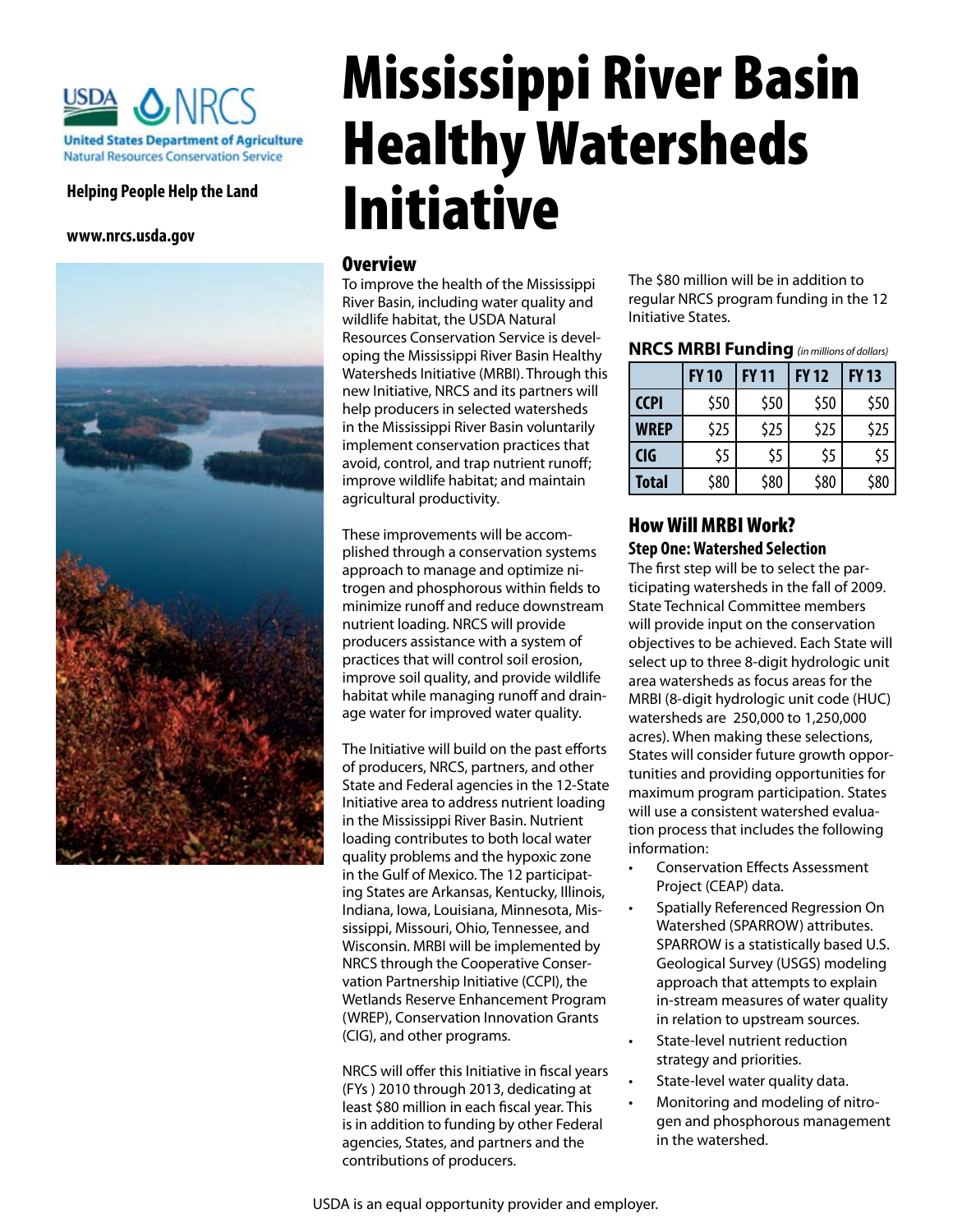

#### **12 Participating States**

| Arkansas        | Minnesota        |
|-----------------|------------------|
| <b>Illinois</b> | Mississippi      |
| Indiana         | Missouri         |
| lowa            | Ohio             |
| Kentucky        | <b>Tennessee</b> |
| Louisiana       | Wisconsin        |
|                 |                  |

# **Example Focus Area with Selected CCPI Proposals**



NRCS will work to ensure applied conservation has a measurable effect on water quality nutrient issues at the edge of farm fields.

### **Step Two: Selecting and Implementing CCPI Projects**

Using the Cooperative Conservation Partnership Initiative as the foundation for MRBI facilitates leveraging the investment from non-Federal sources and ensures coordination of NRCS efforts with other Federal, State, Tribal, and local efforts. CCPI offers a statutory (2008 Farm Bill) funding mechanism for targeting resources on a watershed basis across three programs: the Environmental Quality Incentives Program (EQIP), the Wildlife Habitat Incentive Program (WHIP), and the Conservation Stewardship Program (CSP).

Using CCPI as the principal delivery vehicle has several advantages; it:

- Targets three competitive programs to critical watersheds.
- Solicits and leverages partner contributions through a competitive proposal process.
- Allows the introduction of flexibilities not inherent in each program's normal delivery and operations.

#### **Implementation**

Early in FY 2010, NRCS will issue a CCPI request for proposals (RFP) specific to the MRBI and the 12 participating States. The CCPI RFP will provide for up to \$50 million dollars of financial assistance in FY 2010 toward the implementation of conservation practices in at least one watershed per State.

The \$50 million in CCPI dedicated to the MRBI may only be used on MRBI-related agreements; it will not be counted toward the 6 percent of set aside funds or acres required of States for CCPI. The RFP will allow 10 percent of the \$50 million to be managed at the national level for projects that are multi-state. The remaining 90 percent of the \$50 million will be managed at the State level to maximize flexibility in implementing conservation systems specific to different regions.

The RFP will allow partners to submit proposals within each State's focus areas. The proposals will receive a higher ranking score if they are offered on the 12-digit HUC (10,000 to 40,000 acre) scale. This will allow multiple proposals to compete within the larger focus area, creating more opportunity for applicants. Proposals on this smaller scale will also allow the applied practices to provide for a concentrated effect and offer better opportunity to measure Initiative outcomes.

Proposals with watersheds limited to one State will be submitted to the appropriate State Conservationist. Proposals with watersheds that cross State lines will be submitted to the NRCS Chief.

#### *Conservation Practices*

The Initiative emphasizes a "systems approach" to address water quality resource concerns. A cornerstone of this approach is to use screening and ranking systems to focus program support on producers who agree to implement a system of practices that has been determined to address specific high-priority resource concerns in selected watersheds.





*TRAPPING - Wetlands*

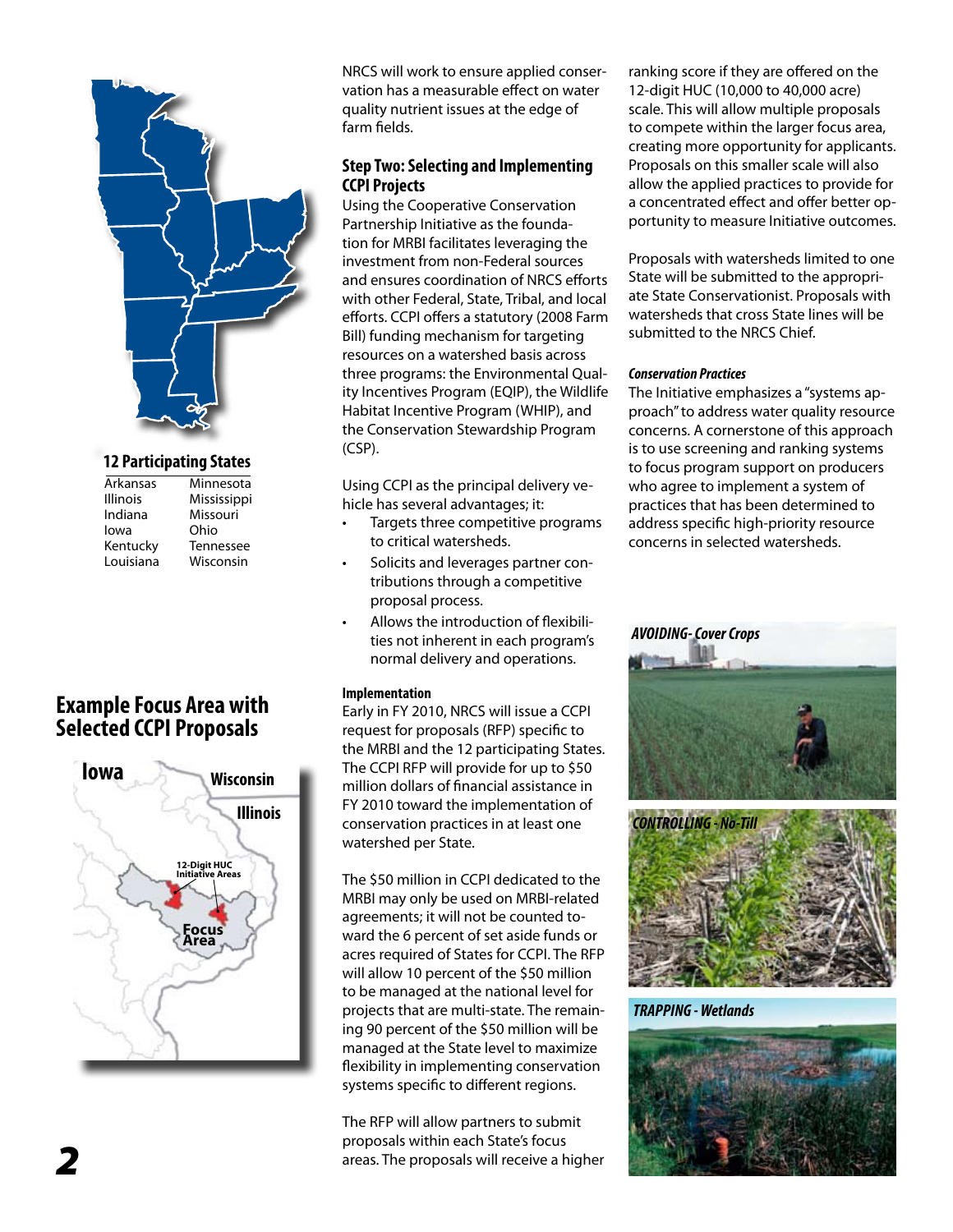# Core and Supporting Practices Approved for MRBI

| CORE CONSERVATION PRACTICES |                                      |  |
|-----------------------------|--------------------------------------|--|
| Practice Code*              | <b>Practice Name</b>                 |  |
| <b>AVOIDING</b>             |                                      |  |
| $328^{\overline{a}}$        | <b>Conservation Crop</b><br>Rotation |  |
| 340                         | Cover Crop                           |  |
| 590 <sup>b</sup>            | Nutrient Manage-<br>ment             |  |
| <b>CONTROLLING</b>          |                                      |  |
| 329                         | Residue & Tillage<br>Management      |  |
| 330                         | Contouring                           |  |
| 345                         | Residue & Tillage<br>Management      |  |
| 346                         | Residue & Tillage<br>Management      |  |
| 412                         | <b>Grassed Waterway</b>              |  |
| 554                         | Drainage Water Man-<br>agement       |  |
| 585                         | Stripcropping                        |  |
| 600                         | Terrace                              |  |
| <b>TRAPPING</b>             |                                      |  |
| 332                         | <b>Contour Buffer Strips</b>         |  |
| 390                         | Riparian Herbaceous<br>Cover         |  |
| 391                         | Riparian Forest Buffer               |  |
| 393                         | <b>Filter Strip</b>                  |  |
| 601                         | <b>Vegetative Barriers</b>           |  |
| 635                         | Vegetative Treatment<br>Area         |  |
| 656                         | Constructed Wetland                  |  |
| 657                         | <b>Wetland Restoration</b>           |  |
| 658                         | <b>Wetland Creation</b>              |  |
| 659                         | <b>Wetland Enhance-</b><br>ment      |  |
| 747                         | Denitrifying<br>Bioreactor           |  |

| SUPPORTING CONSERVATION PRACTICES |                                         |  |  |  |
|-----------------------------------|-----------------------------------------|--|--|--|
| <b>AVOIDING</b>                   |                                         |  |  |  |
| 313                               | <b>Waste Storage Facility</b>           |  |  |  |
| 317                               | <b>Composting Facility</b>              |  |  |  |
| 327                               | <b>Conservation Cover</b>               |  |  |  |
| 381                               | Silvopasture Estab-                     |  |  |  |
|                                   | lishment                                |  |  |  |
| 382 <sup>C</sup>                  | Fence                                   |  |  |  |
| 472                               | <b>Access Control</b>                   |  |  |  |
| 511                               | Forage Harvest Man-<br>agement          |  |  |  |
| 512                               | Pasture & Hayland<br>Planting           |  |  |  |
| 528                               | Prescribed Grazing                      |  |  |  |
| $558^d$                           | <b>Roof Runoff Structure</b>            |  |  |  |
| 561                               | Heavy Use Area Pro-<br>tection          |  |  |  |
| 612                               | Tree & Shrub Planting                   |  |  |  |
| 632                               | Solid/Liquid Waste                      |  |  |  |
|                                   | Separation Facility                     |  |  |  |
| 634                               | <b>Waste Transfer</b>                   |  |  |  |
| 646                               | <b>Shallow Water Man-</b><br>agement    |  |  |  |
| <b>CONTROLLING</b>                |                                         |  |  |  |
| 324                               | Deep Tillage                            |  |  |  |
| $342^e$                           | <b>Critical Area Planting</b>           |  |  |  |
| 362                               | Diversion                               |  |  |  |
| 386                               | <b>Field Border</b>                     |  |  |  |
| 410                               | <b>Grade Stabilization</b><br>Structure |  |  |  |
| 430 <sup>f</sup>                  | Irrigation Water con-                   |  |  |  |
|                                   | veyance, Pipeline                       |  |  |  |
| 447                               | Tailwater Recovery                      |  |  |  |
| 449                               | Irrigation Water Man-<br>agement        |  |  |  |
| 484                               | Mulching                                |  |  |  |
| 533                               | <b>Pumping Plant</b>                    |  |  |  |
| 587                               | <b>Structure for Water</b><br>Control   |  |  |  |
| 606                               | Subsurface Drainage                     |  |  |  |
| 607                               | Surface Drainage                        |  |  |  |
| 620 $9$                           | <b>Underground Outlet</b>               |  |  |  |
| 638                               | Water & Sediment<br>Control Basin       |  |  |  |

| <b>SUPPORTING CONSERVATION PRACTICES</b> |                                          |  |
|------------------------------------------|------------------------------------------|--|
| <b>TRAPPING</b>                          |                                          |  |
| 342                                      | Critical Area Planting                   |  |
| 350                                      | Sediment Basin                           |  |
| 356                                      | Dike                                     |  |
| 410                                      | <b>Grade Stabilization</b><br>Structure  |  |
| 533                                      | <b>Pumping Plant</b>                     |  |
| 587                                      | <b>Structure for Water</b><br>Control    |  |
| 638                                      | Water & Sediment<br><b>Control Basin</b> |  |

\* Practice codes relate to the NRCS Field Office Technical Guide (National Conservation Practice Handbook).

a. Must add at least 3rd crop to the rotation.

- b. Fall application will give lowest ranking.
- c. Only for use with 511, 512, and 528.
- d. Only for use with 313, 317, 561, 632, 633 and 634.
- e. As a component of wetlands, construction, or earth-disturbing practice.
- f. In conjunction with 634 (waste transfer).
- g. As a supplement to terraces and sediment basins.

#### NOTES:

Water management practices such as underground outlets will be used in combination with proper water filtering practices to ensure nutrient trapping.

State Conservationists will have reasonable flexibility to make adjustments to this practice listing to meet State and local needs.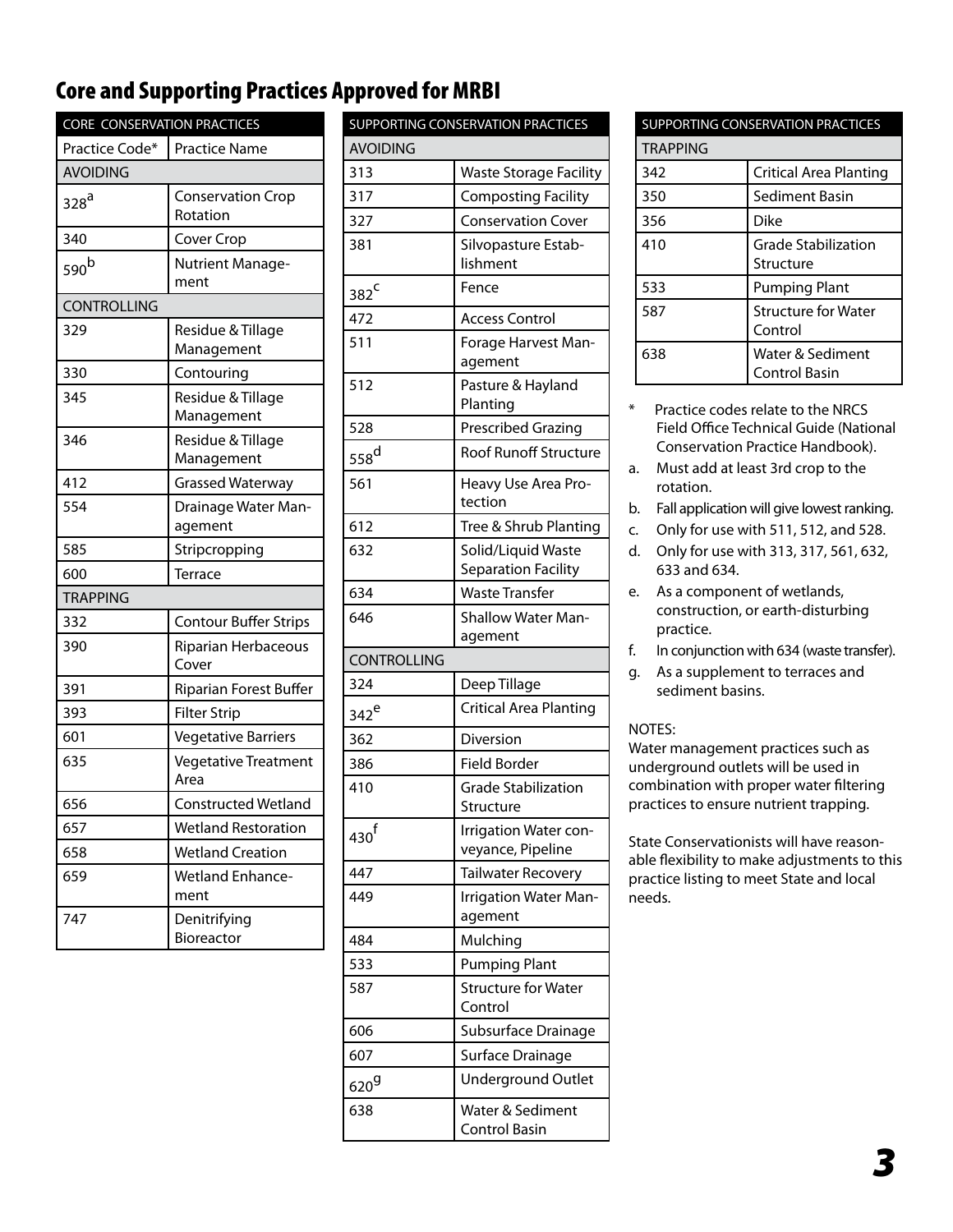



Instead of addressing one aspect of a resource concern by implementing one practice, participants will implement a system of practices, that is, multiple practices and management techniques that work together to address the nitrogen and phosphorous generated from agricultural runoff. The nationally approved practices selected for this Ini tiative address priority resource concerns using recognized methods of avoiding, trapping, and controlling pollutants. Used together, these three methods will address the entire nutrient system. NRCS has approved a number of core and supporting practices (see table on page 3) to be included in the Initiative. These practice options allow flexibility for producers in different States and/or with different types of agricultural operations while focusing resource and technologi cal solutions on the primary goals of min imizing runoff and leaching and reducing downstream nutrient loads.

#### *Practice Selection Process*

A team of NRCS technical specialists worked together to create the list of core practices most important in reduc ing downstream loading of nitrogen and phosphorous in the Mississippi River Basin. State Conservationists were then asked to recommend supporting practices that would address the primary water quality concerns most effectively and efficiently within their State. NRCS technical specialists then reviewed and approved both the core and support ing practices, taking into consideration which practices would be the most effec tive at managing nutrients within fields to minimize runoff and loading of nitro gen and phosphorous to water bodies.

#### **Ranking**

To ensure efforts are targeted toward areas that will provide the greatest impact on nutrient runoff and leaching in the Mississippi River Basin, different ranking criteria for selecting proposed watersheds within States as well as criteria for choosing proposals will be advertised and adopted. The following ranking suggestions are general, and will require further refinement by each individual State.

#### *Selecting Watersheds Within States*

NRCS will give special consideration to proposed watersheds within States that will have the largest impact on reducing downstream nutrient loads, including proposals that:

- Show the greatest promise for delivering applied conservation within the watershed focus areas as defined in step one.
- Target a 12-digit HUC watershed, or smaller, within the focus areas (the 8-digit watersheds chosen by States) and leverage the non-Federal financial and technical resources co ordinated with local, State, or Federal efforts.
- Work within a watershed that has an existing monitoring system to measure practice implementation outcomes.

#### *Selecting Proposals*

Although NRCS will not require a specific number of the approved core practices to be included in proposals, a higher priority will be assigned to proposals that apply these core practices in a systems approach. NRCS will develop scenarios to make practices more effective. Proposals may be ranked higher than others if they, for example:

- Include multiple core practices from each category (avoiding, controlling, and trapping).
- Implement a practice that will complete a system or will put additions onto a completed system.
- Include drainage water management practices for land that is drained.

#### **Payments**

Payments through CCPI are for imple mentation of core and supporting con servation practices approved in the Field Office Technical Guide that assist the producer in meeting the goals of MRBI. Payments are not authorized for activities or practice components that are solely production related and not linked to an identified resource concern. Payments will be based on payment schedules for eligible conservation practices.

Payment schedules are based on the estimated cost incurred in performing or implementing conservation practices and the estimated income forgone by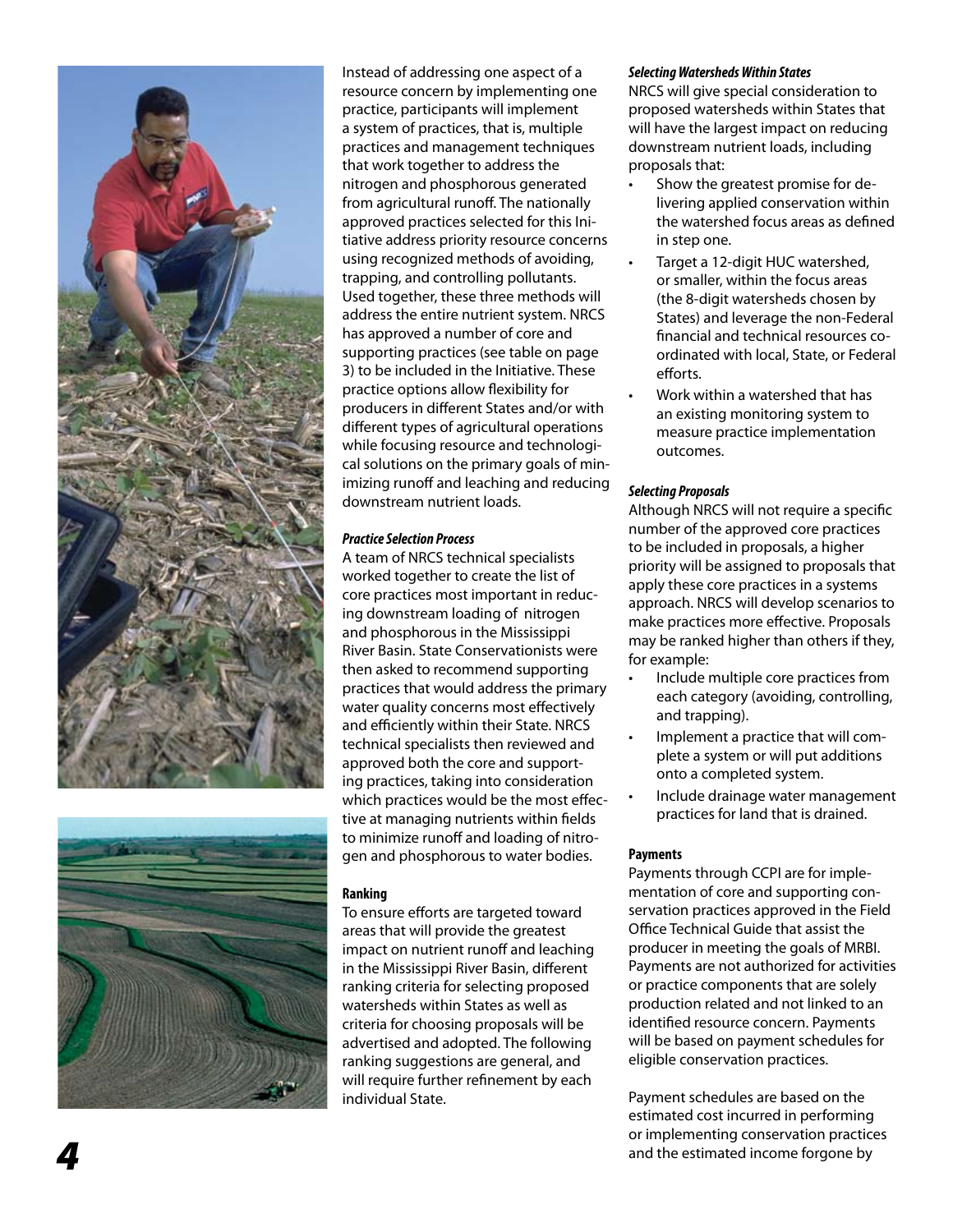the producer. Forgone income includes the annual net income lost from a change in land use or land taken out of production and the opportunity cost of accepting less farm income in exchange for improved resource conditions result ing from the practice. Forgone income may be a one-time cost during the instal lation year or may be an annual cost occurring after the installation year, such as taking land out of production.

Payment schedules documenting pay ment rates for MRBI will be reasonably consistent across State lines, and States will coordinate the development of cost data for payment schedules for practices offered across State boundaries.

Payment schedules may account for the acquisition of technical knowledge associated with conservation implemen tation. This would include cash expen ditures to obtain direct technical assis tance, over and above what NRCS (or a similar agency) would typically provide. These expenditures could include costs to the land manager of acquiring techni cal knowledge through an educational course to operate, manage, or maintain a practice or activity that is "new" to the producer. These costs may also include hiring a technical consultant or specialist to assist in implementing the conserva tion practice.

#### **Step Three: Adding Other Programs**

Once there exists a clearly defined watershed supported by local and State partners through an established program and agreement with NRCS, MRBI will pro vide additional program opportunities, including WREP and CIG.

#### **Wetlands Reserve Enhancement Program**

WREP enables NRCS to enter into agree ments with a State, non-governmental organization (NGO), or Tribe to carry out special projects that will advance the res toration, protection, or enhancement of wetlands on private and/or Tribal lands.

As part of MRBI, NRCS will provide \$25 million annually in WREP in FYs 2010 through 2013 in selected MRBI water sheds. WREP will operate through an RFP in the Federal Register, much like CCPI. Proposals will be submitted to the ap propriate State Conservationist for initial review, and recommended proposals

will be provided to the Chief by the State Conservationists for nationwide ranking and final selection.

WREP will offer opportunities for the restoration of wetland ecosystems. These wetlands can be used to filter surface waters near the watershed outlets, while providing additional resource benefits such as wildlife habitat.

WREP will facilitate opportunities that are identified within the MRBI's 12 States. WREP also provides an opportunity for implementing a reserved rights pilot where grazing is consistent with the long-term wetland protection and enhancement goals of the project. Participants in the reserved rights pilot are subject to the general eligibility and program administration requirements of the Wetlands Reserve Program (WRP). However, under the reserved rights pilot, landowners who wish to reserve grazing rights in the easement deed or 30-year contract must comply with an NRCSapproved WRP plan of operations that includes the location, timing, intensity, frequency, and duration of grazing.

NRCS intends to compile, evaluate, and make available aggregate information acquired through its monitoring of proj ects enrolled through WREP in general, and the reserved rights pilot specifically, to ascertain the benefits gained through these programmatic options.

#### **Conservation Innovation Grants**

Similar to the Chesapeake Bay compo nent of CIG, a special CIG category will be designated for MRBI. CIG affords a com petitive opportunity to match funds and collaborate with non-Federal agencies, NGOs, Tribes, and individuals on innova tive projects (technologies and/or ap proaches) that will further the objectives of the Initiative. A designated funding pool of \$5 million annually through FY 2013 will be established to fund innova tive projects related to nutrient manage ment, drainage water management, bio-filters, market-based approaches to conservation on a watershed scale, and other high-priority interest areas where field trials and demonstrations are needed and/or scaling up of previous proven research to a farm- or watershedscale is desired.